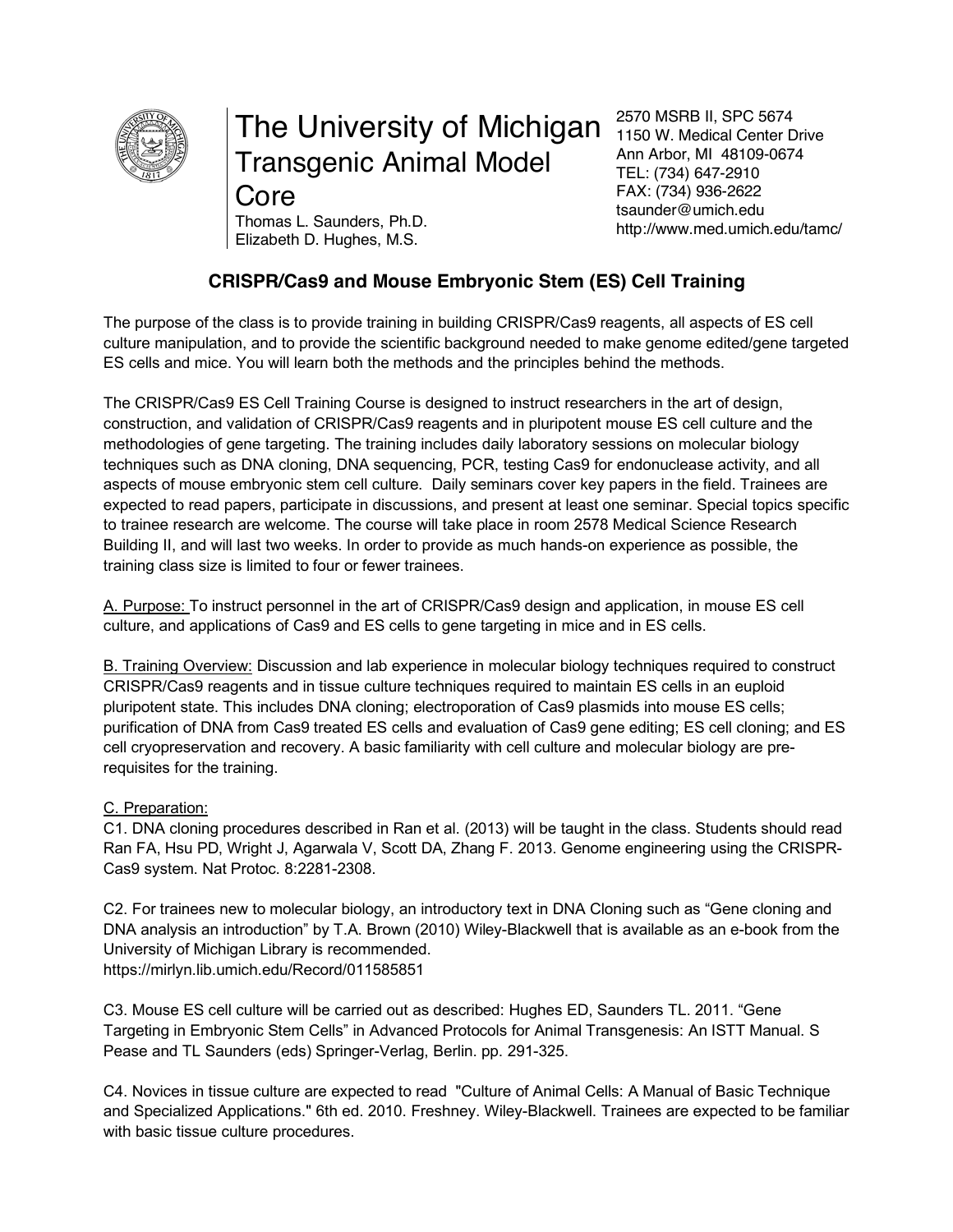#### D. Example schedule (subject to revision):

Week One

Mon. ES Cells: Thaw MEFs, media preparation, observe passage R1 ES cells, observe electroporation of ES cells with CRISPR/Cas9 reagents

CRISPR: Resuspend & quantify oligonucleotides for CRISPR cloning

- Tues. ES Cells: Passage R1 ES cells, set up R1 96-well plate, CRISPR: Phosphorylate and anneal oligos, ligate
- Wed. ES Cells: Passage R1 ES cells, set up P100 @ 3000, set up FBS test CRISPR: transform bacteria
- Thurs. ES Cells: Prepare feeder layers, ES cell instructional video CRISPR: change electroporated cell medium
- Fri. ES Cells: Split/freeze R1 96-well plates, CRISPR: clone pick bacteria colonies for PCR, set up broths for minipreps
- Sat. ES Cells & CRISPR: Renew ES cultures with fresh media
- Sun. ES Cells: Passage ES cells for chromosome spread preparation CRISPR: change electroporated cell medium

Week Two

- Mon. ES Cells: Chromosome preparation, thaw cryopreserved cells from 96-wells CRISPR: harvest ES cells from CRISPR electroporation, prepare genomic DNA, set up indel test PCR
- Tues. ES Cells: Photograph and count chromosomes CRISPR: plasmid minipreps, purify PCR products, Qubit DNA quantitation, submit for sequencing (RUSH)
- Wed. ES Cells: Pick ES cell colonies CRISPR: Perform T7 endonuclease test on CRISPR PCR products
- Thurs. ES Cells: Fix and stain FBS test, start 96-well DNA prep CRISPR: Evaluate sequence data from miniprep plasmids and indel test PCR products
- Fri. ES Cells: Evaluate FBS test, finish 96-well DNA prep CRISPR: crRNA + trRNA directed Cas9 digestion of a purified PCR product

E. Training Follow-up: This consists of the ability of the trainee to produce genome edited and gene-targeted germline competent embryonic stem cells. This is beyond the scope of a two-week training session. Please let us know your results as you proceed in your project.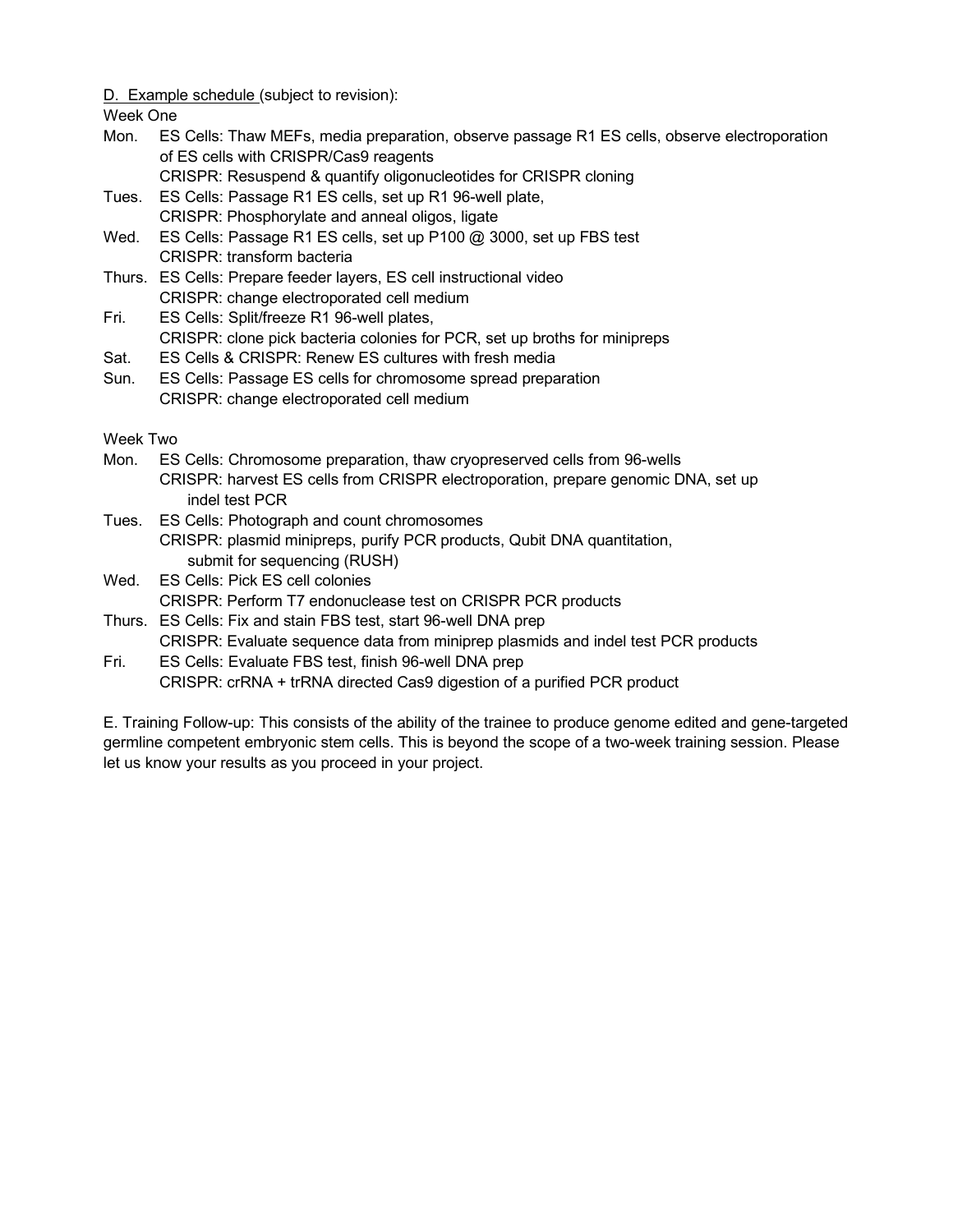# **Class Reading List**

As part of the ES class, you will receive a course packet when you arrive for class containing references and protocols. We will discuss a number of relevant papers, please read them in advance. You will be assigned to present the papers for one of the days below. If you have interest in a special topic, please let us know. If you have any questions, comments or concerns please feel free to contact us. We will have some books available for you on the shelf during the class. Please sign them out if you remove them from the lab. We look forward to seeing you Monday morning at 8:30am, in the Stem Cell Lab (Room 2578, MSRB II).

#### Discussion Papers:

#### Day 1: Overview of CRISPR/Cas9 and Gene Targeting in ES Cells

Capecchi MR. 1994. Targeted gene replacement. Sci Am.270:52-59.

Doudna JA, Charpentier E. 2014. Genome editing. The new frontier of genome engineering with CRISPR-Cas9. Science. 346:1258096.

#### Day 2: ES Cell Biology

Nagy A, Rossant J, Nagy R, Abramow-Newerly W, Roder JC.1993. Derivation of completely cell culturederived mice from early-passage embryonic stem cells. Proc Natl Acad Sci U S A. 1993 Sep 15;90(18):8424-8.

Fedorov LM, Haegel-Kronenberger H, Hirchenhain J. A comparison of the germline potential of differently aged ES cell lines and their transfected descendants. Transgenic Res. 1997 May;6(3):223-31.

Longo L, Bygrave A, Grosveld FG, Pandolfi PP. 1997. The chromosome make-up of mouse embryonic stem cells is predictive of somatic and germ cell chimaerism. Transgenic Research 6:321-328.

# Day 3: CRISPR/Cas9 Cloning and Testing

Ran FA, Hsu PD, Wright J, Agarwala V, Scott DA, Zhang F. 2013. Genome engineering using the CRISPR-Cas9 system. Nat Protoc. 8:2281-2308.

Sakurai T, Watanabe S, Kamiyoshi A, Sato M, Shindo T. 2014. A single blastocyst assay optimized for detecting CRISPR/Cas9 system-induced indel mutations in mice. BMC Biotechnol. 2014 Jul 21;14:69.

# Day 4: CRISPR/Cas9 Design Workshop

Haeussler M, Schönig K, Eckert H, Eschstruth A, Mianné J, Renaud JB, Schneider-Maunoury S, Shkumatava A, Teboul L, Kent J, Joly JS, Concordet JP. 2016. Evaluation of off-target and on-target scoring algorithms and integration into the guide RNA selection tool CRISPOR. Genome Biol. 17:148.

University of Michigan Post-Docs: download and install Lasergene software on your laptop from this URL:

https://wiki.umms.med.umich.edu/display/UMHSHELPDESK/Lasergene

If needed, contact H.I.T.S. (734-936-8000) and ask for help from Eric Weimer.

A cloud based alternative is available to Lasergene software is the package provided by Benchling.com.

Workshop objectives: download genomic sequence for gene of interest; identify critical exon, submit DNA sequence to sgRNA selection algorithm; design oligonucleotides for cloning; design PCR screen for targeted gene; design knockin donors for point mutations, knockins, and conditional alleles.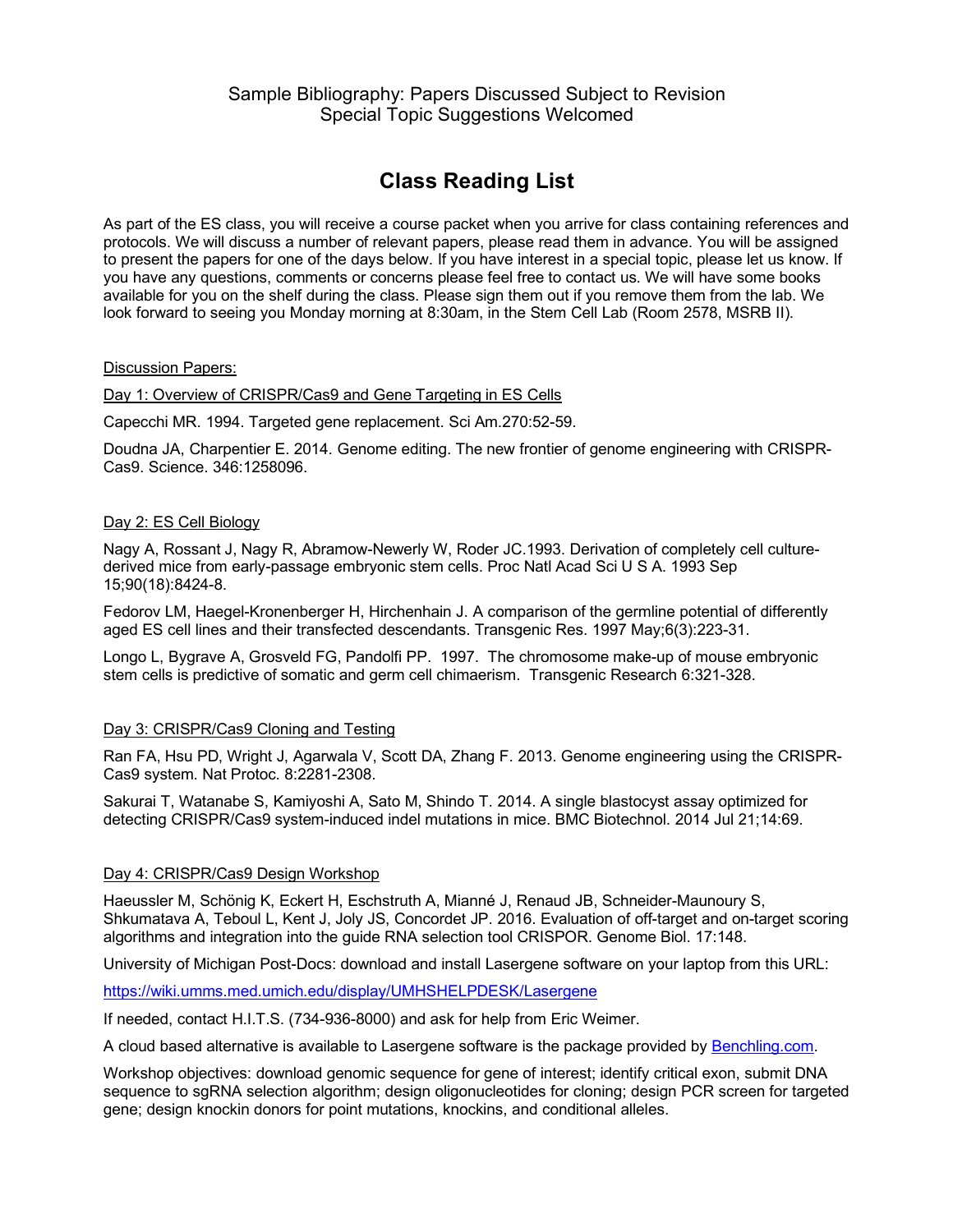#### Day 5. Gene Targeting Pitfalls in Mouse Models

Koscielny G, Yaikhom G, Iyer V, Meehan TF, Morgan H, Atienza-Herrero J, Blake A, Chen CK, Easty R, Di Fenza A, Fiegel T, Grifiths M, Horne A, Karp NA, Kurbatova N, Mason JC, Matthews P, Oakley DJ, Qazi A, Regnart J, Retha A, Santos LA, Sneddon DJ, Warren J, Westerberg H, Wilson RJ, Melvin DG, Smedley D, Brown SD, Flicek P, Skarnes WC, Mallon AM, Parkinson H. 2014. The International Mouse Phenotyping Consortium Web Portal, a unified point of access for knockout mice and related phenotyping data. Nucleic Acids Res. 42(Database issue):D802-9.

Pan Y, Zhang L, Liu Q, Li Y, Guo H, Peng Y, Peng H, Tang B, Hu Z, Zhao J, Xia K, Li JD. 2016. Insertion of a knockout-first cassette in Ampd1 gene leads to neonatal death by disruption of neighboring genes expression. Sci Rep.;6:35970.

Goodwin LO, Splinter E, Davis TL, Urban R, He H, Braun RE, Chesler EJ, Kumar V, van Min M, Ndukum J, Philip VM, Reinholdt LG, Svenson K, White JK, Sasner M, Lutz C, Murray SA. 2019. Large-scale discovery of mouse transgenic integration sites reveals frequent structural variation and insertional mutagenesis. Genome Res. 29:494-505.

Vanden Berghe T, Hulpiau P, Martens L, Vandenbroucke RE, Van Wonterghem E, Perry SW, Bruggeman I, Divert T, Choi SM, Vuylsteke M, Shestopalov VI, Libert C, Vandenabeele P. 2015. Passenger Mutations Confound Interpretation of All Genetically Modified Congenic Mice. Immunity. 43:200-209.

#### Day 8: CRISPR/Cas9-mediated Genome Editing Part I: Cultured Cells

Canver MC, Bauer DE, Dass A, Yien YY, Chung J, Masuda T, Maeda T, Paw BH, Orkin SH. 2014. Characterization of Genomic Deletion Efficiency Mediated by Clustered Regularly Interspaced Short Palindromic Repeats (CRISPR)/Cas9 Nuclease System in Mammalian Cells. J. Biol.Chem. 289:21312- 21324.

Liang X, Potter J, Kumar S, Ravinder N, Chesnut JD. 2017. Enhanced CRISPR/Cas9-mediated precise genome editing by improved design and delivery of gRNA, Cas9 nuclease, and donor DNA. J Biotechnol. 241:136-146.

Vakulskas CA, Dever DP, Rettig GR, Turk R, Jacobi AM, Collingwood MA, Bode NM, McNeill MS, Yan S, Camarena J, Lee CM, Park SH, Wiebking V, Bak RO, Gomez-Ospina N, Pavel-Dinu M, Sun W, Bao G, Porteus MH, Behlke MA. 2018. A high-fidelity Cas9 mutant delivered as a ribonucleoprotein complex enables efficient gene editing in human hematopoietic stem and progenitor cells. Nat Med. 2018 24:1216- 1224.

#### Day 9: CRISPR/Cas9-mediated Genome Editing Part II: ES Cells

Gennequin B, Otte DM, Zimmer A. 2013. CRISPR/Cas-induced double-strand breaks boost the frequency of gene replacements for humanizing the mouse Cnr2 gene. Biochem Biophys Res Commun. 441:815-819.

Schick JA, Seisenberger C, Beig J, Bürger A, Iyer V, Maier V, Perera S, Rosen B, Skarnes WC, Wurst W. 2016. CRISPR-Cas9 enables conditional mutagenesis of challenging loci. Sci Rep. 6:32326.

Rezza A, Jacquet C, Le Pillouer A, Lafarguette F, Ruptier C, Billandon M, Isnard Petit P, Trouttet S, Thiam K, Fraichard A, Chérifi Y. 2019. Unexpected genomic rearrangements at targeted loci associated with CRISPR/Cas9-mediated knock-in. Sci Rep. 9:3486.

#### Day 10: CRISPR/Cas9-mediated Genome Editing Part III: Mouse Zygotes

Boroviak K, Doe B, Banerjee R, Yang F, Bradley A. 2016. Chromosome engineering in zygotes with CRISPR/Cas9. Genesis. 2016 Feb;54(2):78-85.

Quadros RM, Miura H, Harms DW, Akatsuka H, Sato T, Aida T, Redder R, Richardson GP, Inagaki Y, Sakai D, Buckley SM, Seshacharyulu P, Batra SK, Behlke MA, Zeiner SA, Jacobi AM, Izu Y, Thoreson WB, Urness LD, Mansour SL, Ohtsuka M, Gurumurthy CB. 2017. Easi-CRISPR: a robust method for one-step generation of mice carrying conditional and insertion alleles using long ssDNA donors and CRISPR ribonucleoproteins. Genome Biol. 18:92.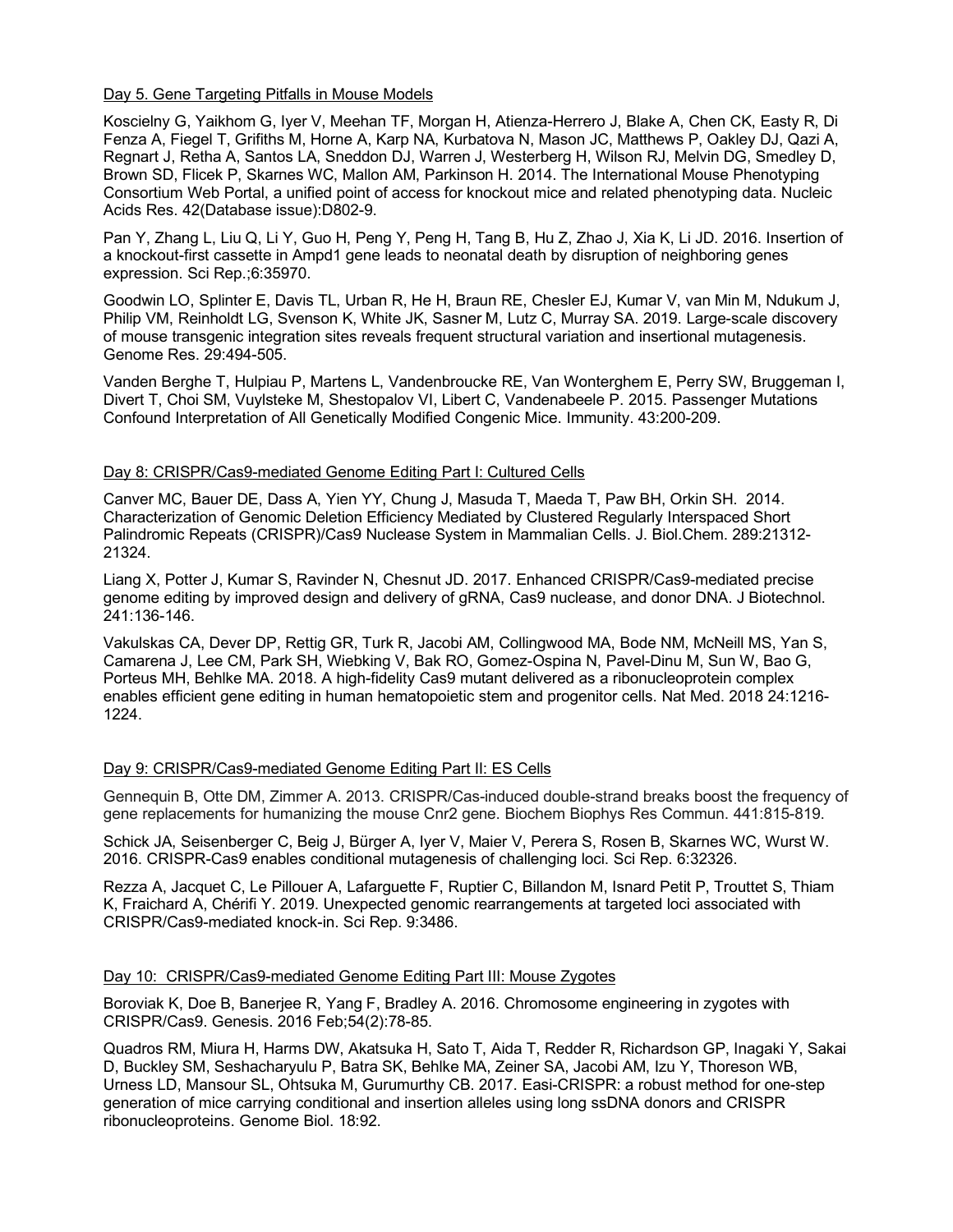Chu VT, Weber T, Graf R, Sommermann T, Petsch K, Sack U, Volchkov P, Rajewsky K, Kühn R. 2016. Efficient generation of Rosa26 knock-in mice using CRISPR/Cas9 in C57BL/6 zygotes. BMC Biotechnol. 16:4.

#### Day 11. CRISPR/Cas9 Gene Editing Pitfalls

Boroviak K, Fu B, Yang F, Doe B, Bradley A. 2017. Revealing hidden complexities of genomic rearrangements generated with Cas9.Sci Rep. 7:12867.

Kosicki M, Tomberg K, Bradley A. 2018. Repair of double-strand breaks induced by CRISPR-Cas9 leads to large deletions and complex rearrangements. Nat Biotechnol. 36:765-771.

Simeonov DR, Brandt AJ, Chan AY, Cortez JT, Li Z, Woo JM, Lee Y, Carvalho CMB, Indart AC, Roth TL, Zou J, May AP, Lupski JR, Anderson MS, Buaas FW, Rokhsar DS, Marson A. 2019. A large CRISPRinduced bystander mutation causes immune dysregulation. Commun Biol. 2:70.

#### Day 12. CRISPR/Cas9 Off Target Hits

Anderson KR, Haeussler M, Watanabe C, Janakiraman V, Lund J, Modrusan Z, Stinson J, Bei Q, Buechler A, Yu C, Thamminana SR, Tam L, Sowick MA, Alcantar T, O'Neil N, Li J, Ta L, Lima L, Roose-Girma M, Rairdan X, Durinck S, Warming S. 2018. CRISPR off-target analysis in genetically engineered rats and mice. Nat Methods. 15:512-514

Iyer V, Boroviak K, Thomas M, Doe B, Riva L, Ryder E, Adams DJ. 2018. No unexpected CRISPR-Cas9 offtarget activity revealed by trio sequencing of gene-edited mice. PLoS Genet. 2018 Jul 9;14(7):e1007503.

Thomas M, Burgio G, Adams DJ, Iyer V. 2019. Collateral damage and CRISPR genome editing. PLoS Genet. 15:e1007994.

Montoliu L, Whitelaw CBA. 2018. Unexpected mutations were expected and unrelated to CRISPR-Cas9 activity. Transgenic Res. 27:315-319.

# Supplemental Reading:

Adams DJ, van der Weyden L. 2008. Contemporary approaches for modifying the mouse genome. Physiol Genomics. 34:225-238.

Branda CS, Dymecki SM. 2004. Talking about a revolution: The impact of site-specific recombinases on genetic analyses in mice. Dev Cell. 6:7-28.

Camper SA, Saunders TL, Kendall SK, Keri RA, Seasholtz AF, Gordon DF, Birkmeier TS, Keegan CE, Karolyi IJ, Roller ML. 1995. Implementing transgenic and embryonic stem cell technology to study gene expression, cell-cell interactions and gene function. Biol Reprod 52:246-57.

Carlson CM, Largaespada DA. 2005. Insertional mutagenesis in mice: new perspectives and tools. Nat Rev Genet. 6:568-80.

Copeland NG, Jenkins NA, Court DL. 2001. Recombineering: a powerful new tool for mouse functional genomics. Nat Rev Genet. 2:769-79.

Culture of Animal Cells: A Manual of Basic Technique. Freshney, RI. 1994. Wiley-Liss. New York.

SCIENCE Book Stacks - 4th floor--Call No: QH 585 .F741 1994

Embryonal Stem Cells: Introducing Planned Changes into the Animal Germline. Hooper, ML. 1992. Harwood Academic Publishers. Philadelphia.

SCIENCE Book Stacks - 4th floor--Call No: QH 442 .H651 1992

Farley FW, Soriano P, Steffen LS, Dymecki SM. 2000. Widespread recombinase expression using FLPeR (Flipper) mice. Genesis 28:106-110.

Fiering S, Epner E, Robinson K, Zhuang Y, Telling A, Hu M, Martin DIK, Enver T, Ley TJ, Groudine M. 1995. Targeted deletion of 5'HS2 of the murine beta-globin LCR reveals that it is not essential for proper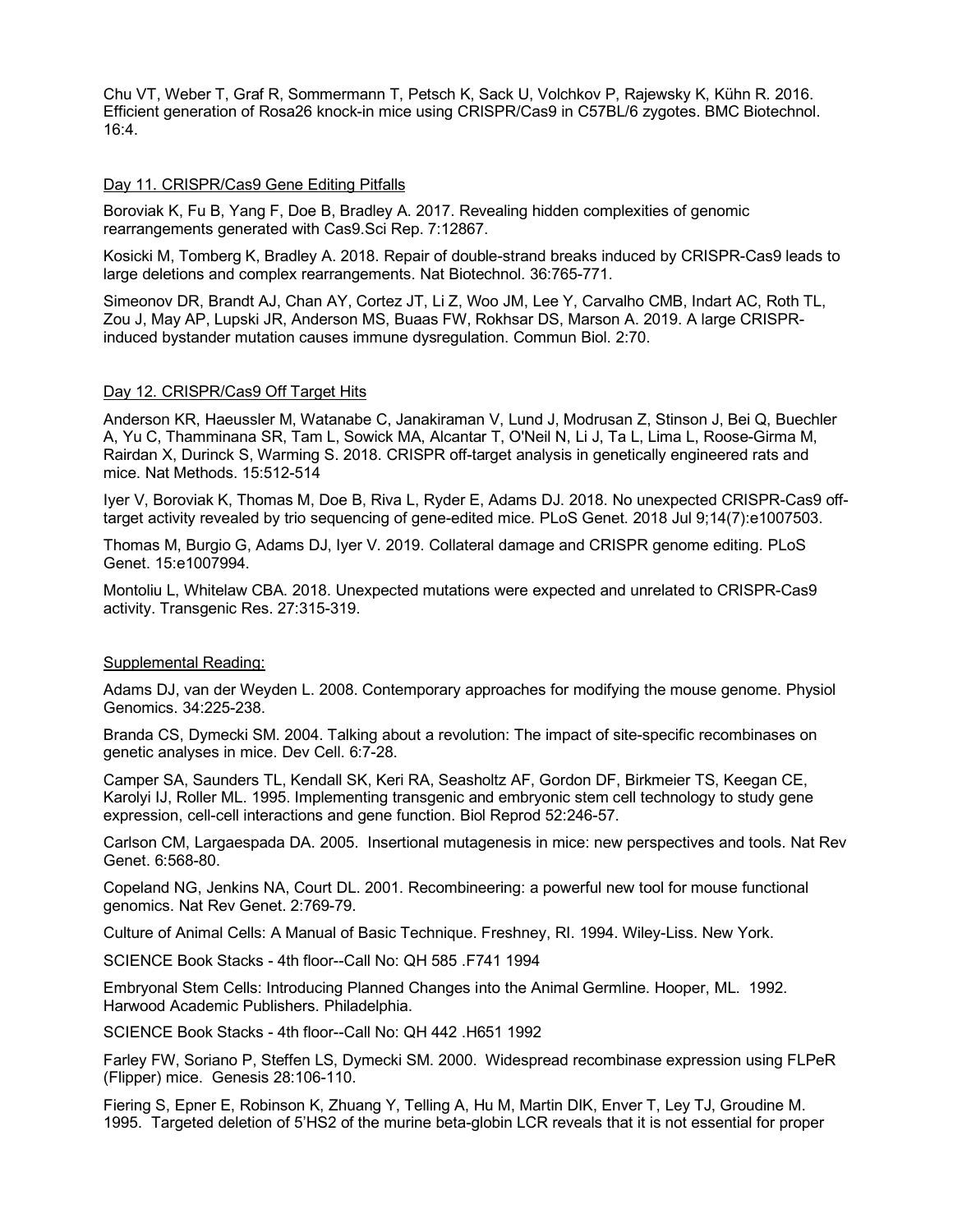regulation of the beta-globin locus. Genes and Development 9:2203-2213.

Guide to Techniques in Mouse Development. 2010. Wassarman, PM, Soriano P, eds. Methods in Enzymology, vol. 476. Academic Press, New York.

Kranz A, Fu J, Duerschke K, Weidlich S, Naumann R, Stewart AF, Anastassiadis K. 2010. An improved Flp deleter mouse in C57Bl/6 based on Flpo recombinase. Genesis. 48:512-520.

Manipulating the Mouse Embryo: A Laboratory Manual, Fourth Edition. Behringer, R. Gertsenstein, M, Vintersten, K, Nagy, A. 2014. Cold Spring Harbor Press. New York.

Mouse Genetics: Concepts and Applications. Silver, LM. 1995. Oxford University Press. New York. SCIENCE Book Stacks - QH 432 .S561 1995

Nagy A. Cre recombinase: the universal reagent for genome tailoring. Genesis. 2000 Feb;26(2):99-109.

Online at http://www.informatics.jax.org/mgihome/resources/online\_books.shtml

Soriano P. 1999. Generalized lacZ expression with the ROSA26 Cre reporter strain. Nat Genet. 21:70-1.

Teratocarcinomas and Embryonic Stem Cells; A Practical Approach. Robertson EJ, ed., IRL Press at Oxford University Press, 1987.

Lobe CG, Koop KE, Kreppner W, Lomeli H, Gertsenstein M, Nagy A. Z/AP, a double reporter for cremediated recombination. Dev Biol. 1999 Apr 15;208(2):281-92.

Novak A, Guo C, Yang W, Nagy A, Lobe CG. Z/EG, a double reporter mouse line that expresses enhanced green fluorescent protein upon Cre-mediated excision. Genesis. 2000 Nov-Dec;28(3-4):147-55.

Olson EN, Arnold HH, Rigby PW, Wold BJ. Know your neighbors: three phenotypes in null mutants of the myogenic bHLH gene MRF4. Cell. 1996 Apr 5;85(1):1-4.

O'Shea KS. 2004. Self-renewal vs. differentiation of mouse embryonic stem cells.Biol Reprod.71:1755-65.

Vasquez KM, Marburger K, Intody Z, Wilson JH. Manipulating the mammalian genome by homologous recombination. Proc Natl Acad Sci U S A. 2001 Jul 17;98(15):8403-10.

Wolfer DP, Lipp HP. 2000. Dissecting the behavior of transgenic mice: is it the mutation, the genetic background, or the environment? Exp Physiol. 85:627-34.

#### Nuclease mediated genome editing:

Aida T, Chiyo K, Usami T, Ishikubo H, Imahashi R, Wada Y, Tanaka KF, Sakuma T, Yamamoto T, Tanaka K. 2015. Cloning-free CRISPR/Cas system facilitates functional cassette knock-in in mice. Genome Biol. 16:87.

Bedell VM, Wang Y, Campbell JM, Poshusta TL, Starker CG, Krug RG 2nd, Tan W, Penheiter SG, Ma AC, Leung AY, Fahrenkrug SC, Carlson DF, Voytas DF, Clark KJ, Essner JJ, Ekker SC. 2012. In vivo genome editing using a high-efficiency TALEN system. Nature. 491:114-118.

Carbery ID, Ji D, Harrington A, Brown V, Weinstein EJ, Liaw L, Cui X. 2010. Targeted genome modification in mice using zinc-finger nucleases. Genetics. 186:451-459.

Chen S, Lee B, Lee AY, Modzelewski AJ, He L. 2016. Highly Efficient Mouse Genome Editing by CRISPR Ribonucleoprotein Electroporation of Zygotes. J Biol Chem. 291:14457-67.

Chen F, Pruett-Miller SM, Huang Y, Gjoka M, Duda K, Taunton J, Collingwood TN, Frodin M, Davis GD. 2011. High-frequency genome editing using ssDNA oligonucleotides with zinc-finger nucleases. Nat Methods. 8:753-755.

Cheng AW, Wang H, Yang H, Shi L, Katz Y, Theunissen TW, Rangarajan S, Shivalila CS, Dadon DB, Jaenisch R. 2013. Multiplexed activation of endogenous genes by CRISPR-on, an RNA-guided transcriptional activator system. Cell Res. 10:1163-1171.

Cho SW, Kim S, Kim Y, Kweon J, Kim HS, Bae S, Kim JS. 2014. Analysis of off-target effects of CRISPR/Cas-derived RNA-guided endonucleases and nickases. Genome Res. 24:132-141.

Cong L, Ran FA, Cox D, Lin S, Barretto R, Habib N, Hsu PD, Wu X, Jiang W, Marraffini LA, Zhang F. 2013.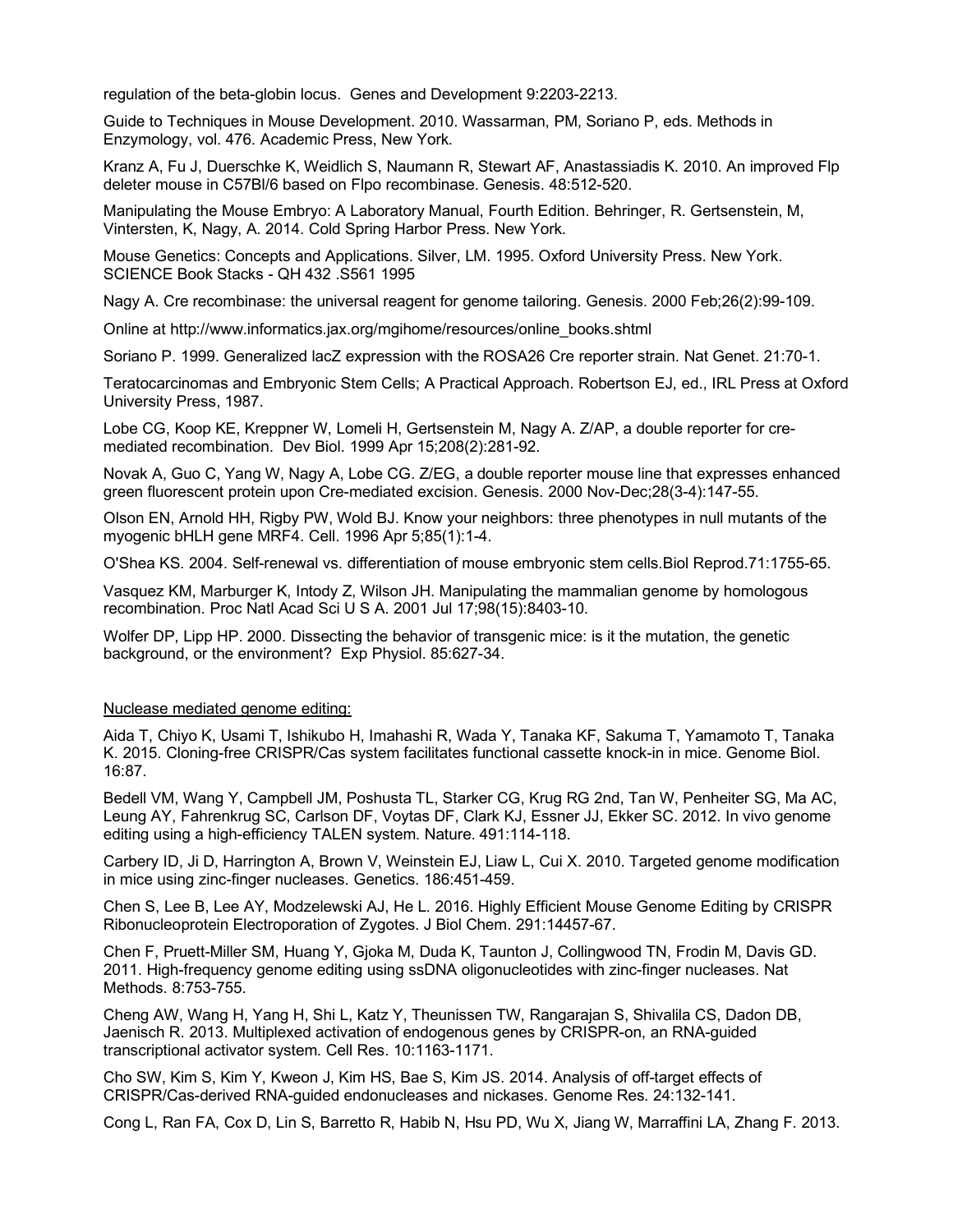Multiplex Genome Engineering Using CRISPR/Cas Systems. Science. 339:819-823.richards

Cui X, Ji D, Fisher DA, Wu Y, Briner DM, Weinstein EJ. 2011. Targeted integration in rat and mouse embryos with zinc-finger nucleases. Nat Biotechnol. 29:64-67.

Frock RL, Hu J, Meyers RM, Ho YJ, Kii E, Alt FW. 2015. Genome-wide detection of DNA double-stranded breaks induced by engineered nucleases. Nat Biotechnol. 33:179-186.

Fu Y, Foden JA, Khayter C, Maeder ML, Reyon D, Joung JK, Sander JD. 2013. High-frequency off-target mutagenesis induced by CRISPR-Cas nucleases in human cells. Nat Biotechnol. 31:822-826.

Fujii W, Kawasaki K, Sugiura K, Naito K. 2013. Efficient generation of large-scale genome-modified mice using gRNA and CAS9 endonuclease. Nucleic Acids Res. 41:e187.

Geurts AM, Cost GJ, Freyvert Y, Zeitler B, Miller JC, Choi VM, Jenkins SS, Wood A, Cui X, Meng X, Vincent A, Lam S, Michalkiewicz M, Schilling R, Foeckler J, Kalloway S, Weiler H, Ménoret S, Anegon I, Davis GD, Zhang L, Rebar EJ, Gregory PD, Urnov FD, Jacob HJ, Buelow R. 2009. Knockout rats via embryo microinjection of zinc-finger nucleases. Science. 325:433.

Gilbert LA, Larson MH, Morsut L, Liu Z, Brar GA, Torres SE, Stern-Ginossar N, Brandman O, Whitehead EH, Doudna JA, Lim WA, Weissman JS, Qi LS. 2013. CRISPR-mediated modular RNA-guided regulation of transcription in eukaryotes. Cell. 154:442-451.

Hashimoto M, Takemoto T. 2015. Electroporation enables the efficient mRNA delivery into the mouse zygotes and facilitates CRISPR/Cas9-based genome editing. Sci Rep. 5:11315.

Joung JK, Sander JD. 2013. TALENs: a widely applicable technology for targeted genome editing. Nat Rev Mol Cell Biol. 14:49-55.

Kaneko T, Mashimo T. 2015. Simple Genome Editing of Rodent Intact Embryos by Electroporation. PLoS One. 10):e0142755

Li D, Qiu Z, Shao Y, Chen Y, Guan Y, Liu M, Li Y, Gao N, Wang L, Lu X, Zhao Y, Liu M. 2013. Heritable gene targeting in the mouse and rat using a CRISPR-Cas system. Nat Biotechnol. 31:681-683.

Li W, Teng F, Li T, Zhou Q. 2013. Simultaneous generation and germline transmission of multiple gene mutations in rat using CRISPR-Cas systems. Nat Biotechnol. 31:684-686.

Ma Y, Zhang X, Shen B, Lu Y, Chen W, Ma J, Bai L, Huang X, Zhang L. 2014. Generating rats with conditional alleles using CRISPR/Cas9. Cell Res. 24:122-125.

Mali P, Aach J, Stranges PB, Esvelt KM, Moosburner M, Kosuri S, Yang L, Church GM. 2013. CAS9 transcriptional activators for target specificity screening and paired nickases for cooperative genome engineering. Nat Biotechnol. 31:833-838.

Mali P, Yang L, Esvelt KM, Aach J, Guell M, Dicarlo JE, Norville JE, Church GM. 2013. RNA-Guided Human Genome Engineering via Cas9. Science. 339:823-826.

Ménoret S, Fontanière S, Jantz D, Tesson L, Thinard R, Rémy S, Usal C, Ouisse LH, Fraichard A, Anegon I. 2013. Generation of Rag1-knockout immunodeficient rats and mice using engineered meganucleases. FASEB J. 27:703-711.

Meyer M, de Angelis MH, Wurst W, Kühn R. 2010. Gene targeting by homologous recombination in mouse zygotes mediated by zinc-finger nucleases. Proc Natl Acad Sci U S A. 107:15022-6.

Pattanayak V, Lin S, Guilinger JP, Ma E, Doudna JA, Liu DR. 2013. High-throughput profiling of off-target DNA cleavage reveals RNA-programmed Cas9 nuclease specificity. Nat Biotechnol. 31:839-843.

Qin W, Dion SL, Kutny PM, Zhang Y, Cheng AW, Jillette NL, Malhotra A, Geurts AM, Chen YG, Wang H. 2015. Efficient CRISPR/Cas9-Mediated Genome Editing in Mice by Zygote Electroporation of Nuclease. Genetics. 200:423-430.

Ran FA, Hsu PD, Lin CY, Gootenberg JS, Konermann S, Trevino AE, Scott DA, Inoue A, Matoba S, Zhang Y, Zhang F. 2013. Double Nicking by RNA-Guided CRISPR Cas9 for Enhanced Genome Editing Specificity. Cell. 154:1380-1389.

Sato M, Ohtsuka M, Watanabe S, Gurumurthy CB. 2016. Nucleic acids delivery methods for genome editing in zygotes and embryos: the old, the new, and the old-new. Biol Direct. 2016 11:16.